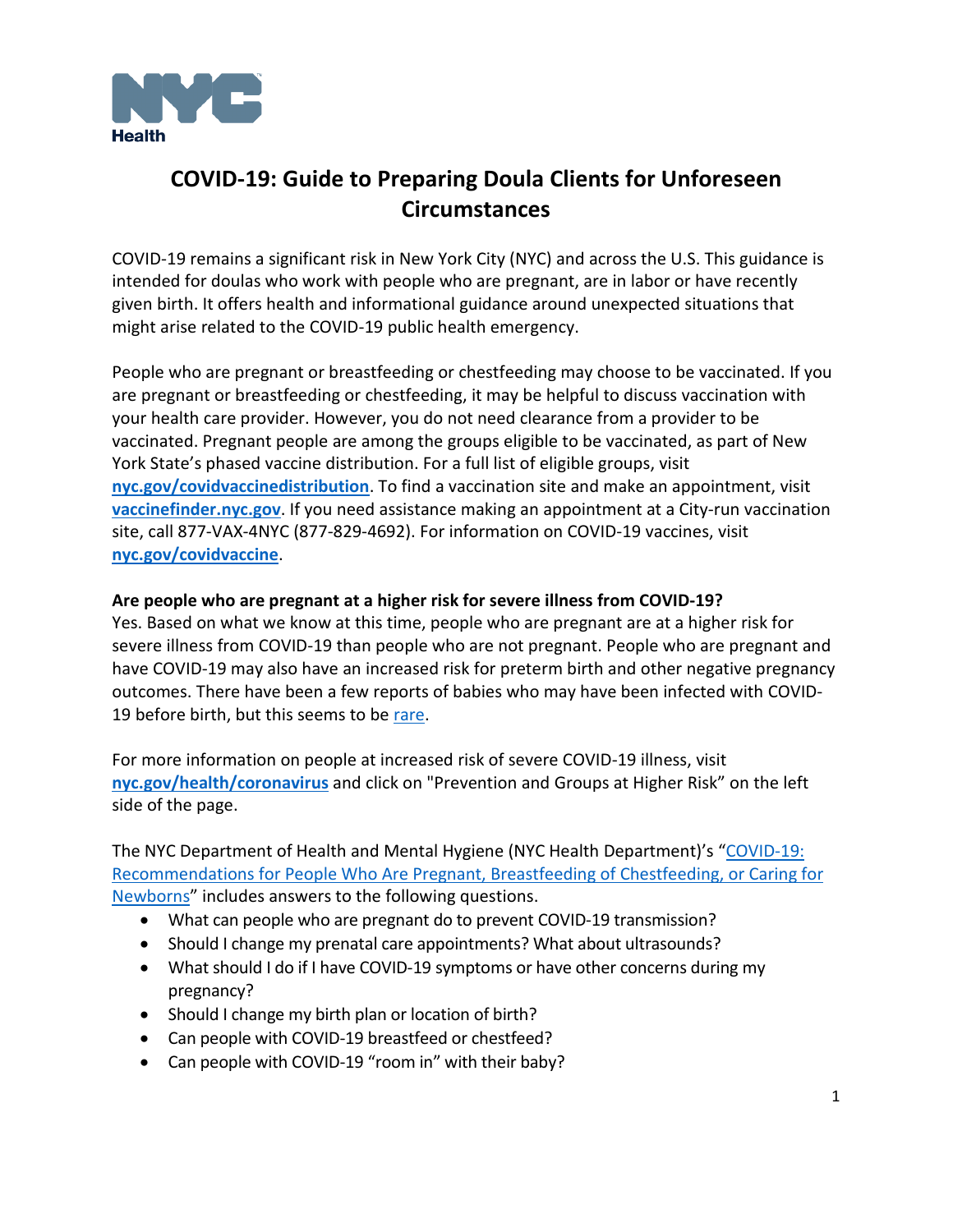- What warning signs should I look for after birth?
- Information for people who have recently given birth ("the fourth trimester")
- Other resources for new parents

#### **What can people who are pregnant do to prevent COVID-19 transmission?**

Keep in mind these key actions to prevent COVID-19 transmission, even if you have been fully vaccinated against COVID-19:

- **Stay home if you are sick**. Stay home if you are not feeling well or recently tested positive for COVID-19.
- **Stay apart**. Stay at least 6 feet from others, when possible. Avoid large gatherings, especially indoors.
- **Wear a face covering**. Protect yourself and those around you by wearing a face covering when outside the home, and even at home if you or someone you live with is sick or was recently exposed to COVID-19. The face covering should snugly cover your nose and mouth.
- **Keep your hands clean**. Wash your hands with soap and water often and use alcoholbased hand sanitizer when soap and water are not available. Avoid touching your face with unwashed hands and cover your coughs and sneezes with your arm or a tissue, not your hands.

# **How can prenatal visits prepare my client for labor and birth scenarios during the COVID-19 public health emergency?**

During the COVID-19 public health emergency, many people who are pregnant are wondering how their birth goals might shift. As a doula, you can help your client prepare for the various situations they might encounter during labor and while giving birth. This preparation should begin before they give birth, and the following topics should be covered in as much detail as possible:

- **Childbirth education**. In addition to the guidance you provide, consider referring your client to Evidence-Based Birth's ["Birthing in the Time of COVID-19,](https://evidencebasedbirth.com/birthing-in-the-time-of-covid-19/)" a free online class that includes worksheets and a guided relaxation mp3. The five video lessons cover stages of labor (parts 1 and 2), hormones of labor, how to obtain a birth ball and special considerations for COVID-19.
- **Comfort measures**. Provide an overview and demonstrations of helpful breathing techniques and different labor positions. View Penny Simkin's "Supporting Your Clients [from a Distance"](https://vimeo.com/399348440) (video) for examples of breathing methods and labor-positioning ideas for the different stages of labor.
- **Birth plan**. Inform your client of the importance of being flexible with their birth plan, if they have one, and their hopes for their childbirth experience. Remind them that due to the COVID-19 public health emergency, the birth may not go according to plan, but that you will play a supporting role to help ensure they have the most positive birth experience possible.
- **Support person**. If you will not be able to physically support your client at home or in the hospital, their support person should have a strong understanding of comfort measures. Ideally, their support person will be present for virtual prenatal visits so they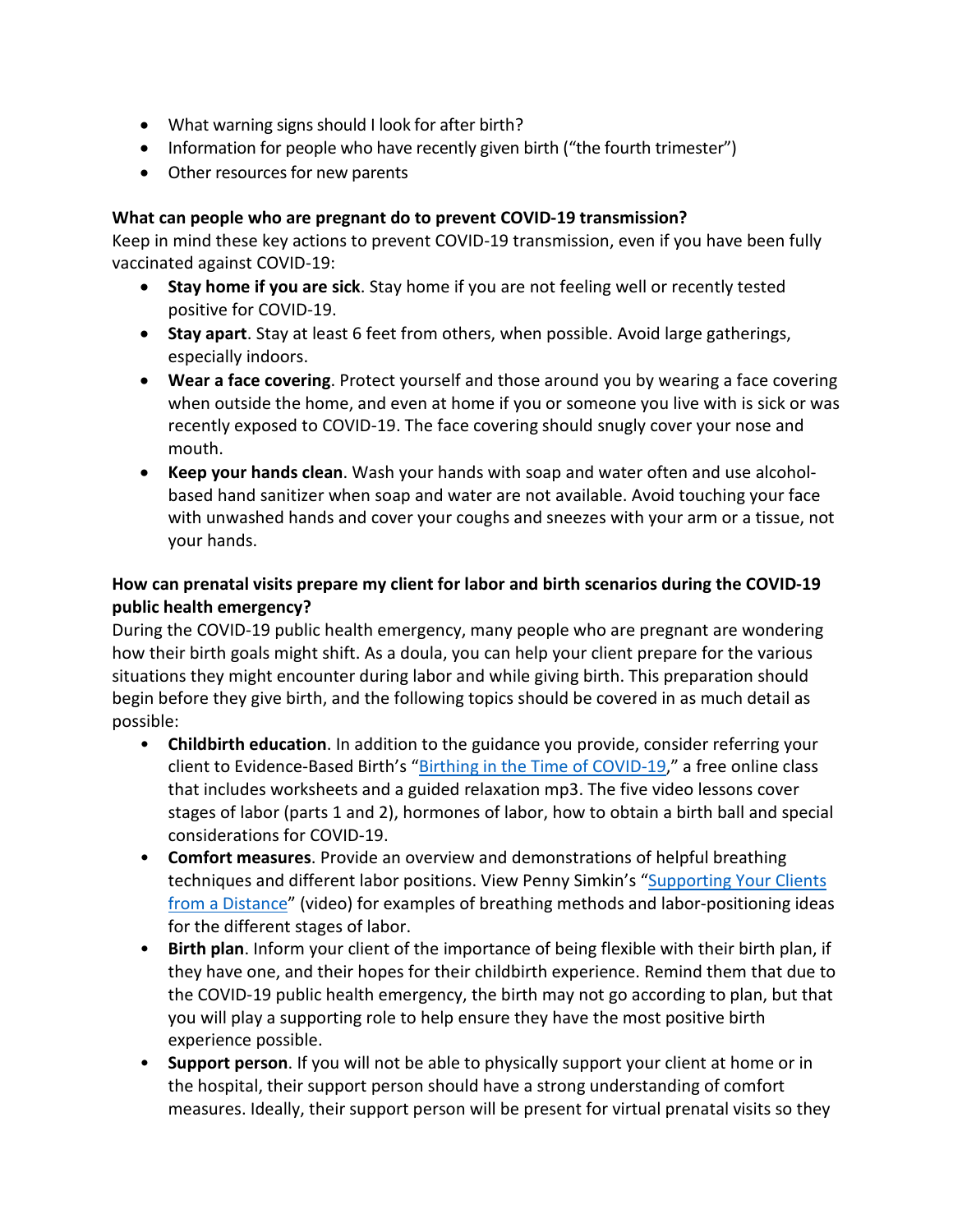can become familiar with the comfort measures you suggest. During prenatal visits, discuss with your client's support person the importance of a steady, comforting touch or gaze on the birthing person. For more information, see ["Partner Tips for Birth During](https://www.youtube.com/watch?v=dEhNAMb2W-k&feature=youtu.be)  [the Coronavirus Pandemic"](https://www.youtube.com/watch?v=dEhNAMb2W-k&feature=youtu.be) (video).

- **Newborn feeding**. Feeding the baby human milk is recommended whether the birthing person tests positive for COVID-19 or not. Breastfeeding or chestfeeding provides many benefits, including supporting the newborn's immune system, encouraging skin-to-skin contact and enhancing the bond between parent and baby. For more information, see the NYC Health Department's ["COVID-19: Guide to Infant Feeding.](https://www1.nyc.gov/assets/doh/downloads/pdf/imm/covid-19-infant-feeding.pdf)" If your client knows that they will be unable to nurse or prefer not to, discuss options for procuring donor milk or ready-made formula ahead of time, as supply chains may be disrupted during the COVID-19 public health emergency. Note that babies in the NICU (neonatal intensive care unit) are given priority for donor milk. For more information on receiving donor milk, visit the New York Milk Bank at [nymilkbank.org/receive-milk.](https://www.nymilkbank.org/receive-milk/)
- **Virtual doula support.** For more information on providing virtual doula support during the COVID-19 public health emergency, see the NYC Health Department's "COVID-19: [Guide to Virtual Doula Support.](https://www1.nyc.gov/assets/doh/downloads/pdf/imm/covid-19-virtual-doula-support.pdf)"
- **Laboring at home**. Laboring at home is often more efficient since it allows for freedom of movement in a familiar environment. Another option is to labor just outside the hospital or birthing facility – in a car in the parking lot, for instance, or while walking around the building — until labor is well-advanced. In general, the more hours spent laboring at home, the fewer hours in the hospital or birthing facility.

### **How can I prepare my client for a possible "birth in place" scenario?**

The COVID-19 public health emergency may lead people who were planning a birth in a hospital or birthing facility to stay at home and "birth in place." Possible reasons include rapid labor, citywide or neighborhood-based restrictions on movement or a surge in patients at the desired hospital or birthing facility. People who are pregnant or in labor should not plan to birth in place unassisted. However, here are some ways your client can prepare in case they find themselves with no other option:

- Take a childbirth education class.
- Prepare a birth kit in case it is needed. Birth kits can be ordered online and typically contain latex gloves, sterile gauze pads, an umbilical cord clamp, alcohol prep pads and more.
- Read two helpful resources by the American College of Nurse-Midwives: ["Emergency](https://www.midwife.org/ACNM/files/ccLibraryFiles/Filename/000000000731/Emergency%20Preparedness%20for%20Childbirth.pdf)  [Preparedness for Childbirth"](https://www.midwife.org/ACNM/files/ccLibraryFiles/Filename/000000000731/Emergency%20Preparedness%20for%20Childbirth.pdf) and ["Giving Birth 'In Place': A Guide to Emergency](https://www.midwife.org/acnm/files/cclibraryfiles/filename/000000007806/giving_birth_in_place.pdf)  [Preparedness for Childbirth."](https://www.midwife.org/acnm/files/cclibraryfiles/filename/000000007806/giving_birth_in_place.pdf)

### **How can I prepare my client for possible COVID-19 infection or COVID-19 symptoms?**

If your client is sick or has [COVID-19 symptoms,](https://www1.nyc.gov/site/doh/covid/covid-19-symptoms-chronic-health-risks.page) advise them to contact their hospital or birthing facility before they arrive. This will allow the facility to prepare for the client's arrival.

Many hospitals are now testing all patients who are pregnant for COVID-19, and some who are asymptomatic may test positive. You should help your client think through what they will do if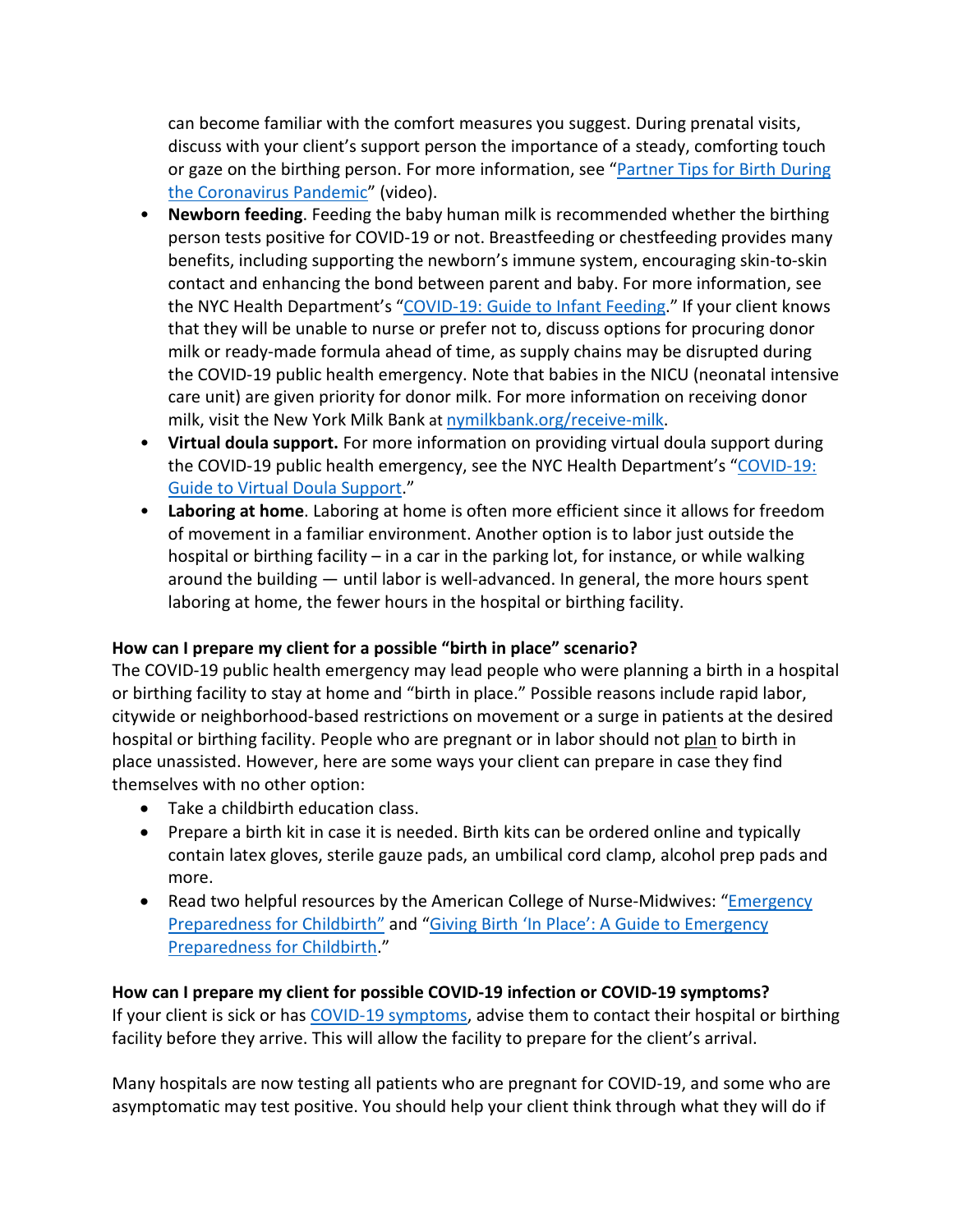this happens to them. Some health care providers may recommend separating the baby from the parent who has COVID-19 while the parent is in the hospital or is being evaluated for COVID-19. This is to reduce the risk of the newborn becoming infected with COVID-19 and should be done on a case by case basis. The Centers for Disease Control and Prevention (CDC) [recommends](https://www.cdc.gov/coronavirus/2019-ncov/hcp/caring-for-newborns.html) that the health care provider and parent make this decision jointly. A separation may last until the parent is no longer infectious or longer if the clinical situation changes. Separation may involve keeping the baby at least 6 feet away from the parent while in the same hospital room, or a true physical separation with another healthy adult caring for the baby.

The American Academy of Family Physicians [recommends](https://www.aafp.org/dam/AAFP/documents/patient_care/public_health/AAFP-COVID-Breastfeeding-Policy.pdf) promoting breastfeeding and parentinfant bonding and avoiding parent-infant separation whenever possible, especially if the parent is asymptomatic. Your client may refuse separation from their baby even if they have tested positive for COVID-19 or have yet to receive their COVID-19 test results by the time of delivery. For a sample refusal form, visit [evidencebasedbirth.com/covid19.](https://evidencebasedbirth.com/covid19/)

If the newborn stays with a parent who has COVID-19, the following precautions are highly recommended: wearing a [face covering,](https://www1.nyc.gov/assets/doh/downloads/pdf/imm/covid-19-face-covering-faq.pdf) washing hands with soap and water often, and maintaining as much distance as possible between the newborn and parent. Note that a face covering should never be put on an infant or any child younger than 2 years old, as this could be a suffocation hazard.

# **What information should I share with my client about breastfeeding or chestfeeding and COVID-19?**

People with COVID-19 or people being evaluated for COVID-19 can breastfeed or chestfeed while taking precautions to avoid spreading the virus to their baby.

While evidence is limited at this time, it appears unlikely that COVID-19 can be transmitted to a baby while breastfeeding or chestfeeding. Due to the many benefits of breastfeeding or chestfeeding, including providing the birthing parent's antibodies (which protect the baby against infection overall), it is recommended that parents who want to feed their baby human milk do so while adhering to certain precautions, including washing their hands thoroughly with soap and water for at least 20 seconds immediately before breastfeeding or chestfeeding, and wearing a face covering while breastfeeding or chestfeeding. Another option is to pump or hand express milk. If using a pump, thoroughly wash all parts of the pump with soap and water between uses. Consider having someone who does not have COVID-19 feed the baby the parent's milk in a bottle.

For more information, see the NYC Health Department's "Infant Feeding during the COVID-19 [Public Health Emergency.](https://www1.nyc.gov/assets/doh/downloads/pdf/imm/covid-19-infant-feeding.pdf)"

### **How can I prepare my client for the possibility of intimate partner violence?**

With the stress of isolation during the COVID-19 public health emergency, reports of intimate partner violence have risen. If your client is quarantined with an abuser or worried about having to self-isolate in a dangerous home situation, encourage them to call NYC's 24-hour